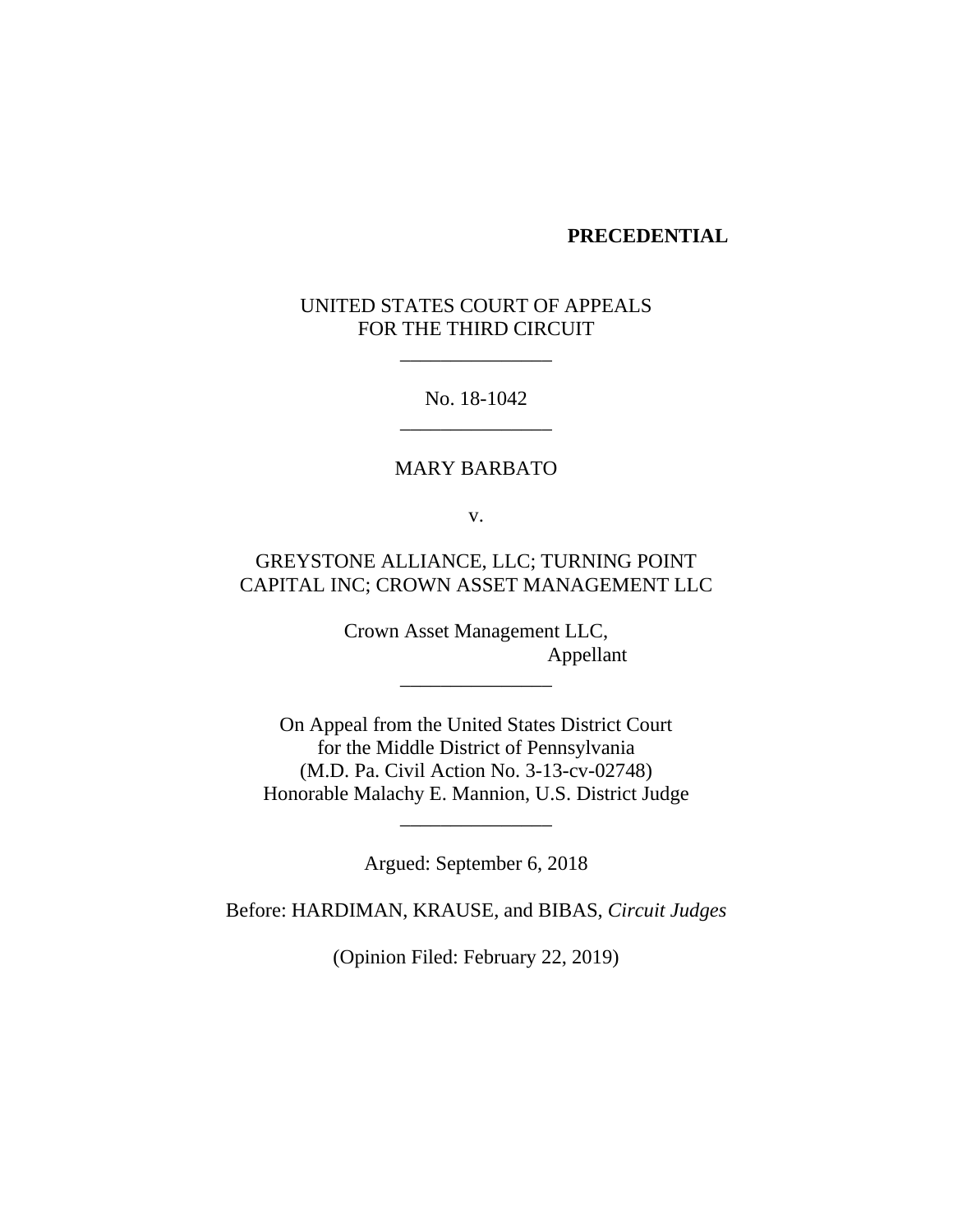Anthony J. Gingo Michael J. Palumbo Gingo Palumbo Law Group 4700 Rockside Road Suite 440 Independence, OH 44131

Matthew R. Rosenkoff [ARGUED] Taylor English Duma 1600 Parkwood Circle Suite 200 Atlanta, GA 30339

> *Counsel for Defendant-Appellant Crown Asset Management LLC*

Daniel A. Edelman [ARGUED] Edelman Combs Latturner & Goodwin 20 South Clark Street Suite 1500 Chicago, IL 60603

Brett M. Freeman Carlo Sabatini Sabatini Law Firm 216 North Blakely Street Dunmore, PA 18512

*Counsel for Plaintiff-Appellee Mary Barbato*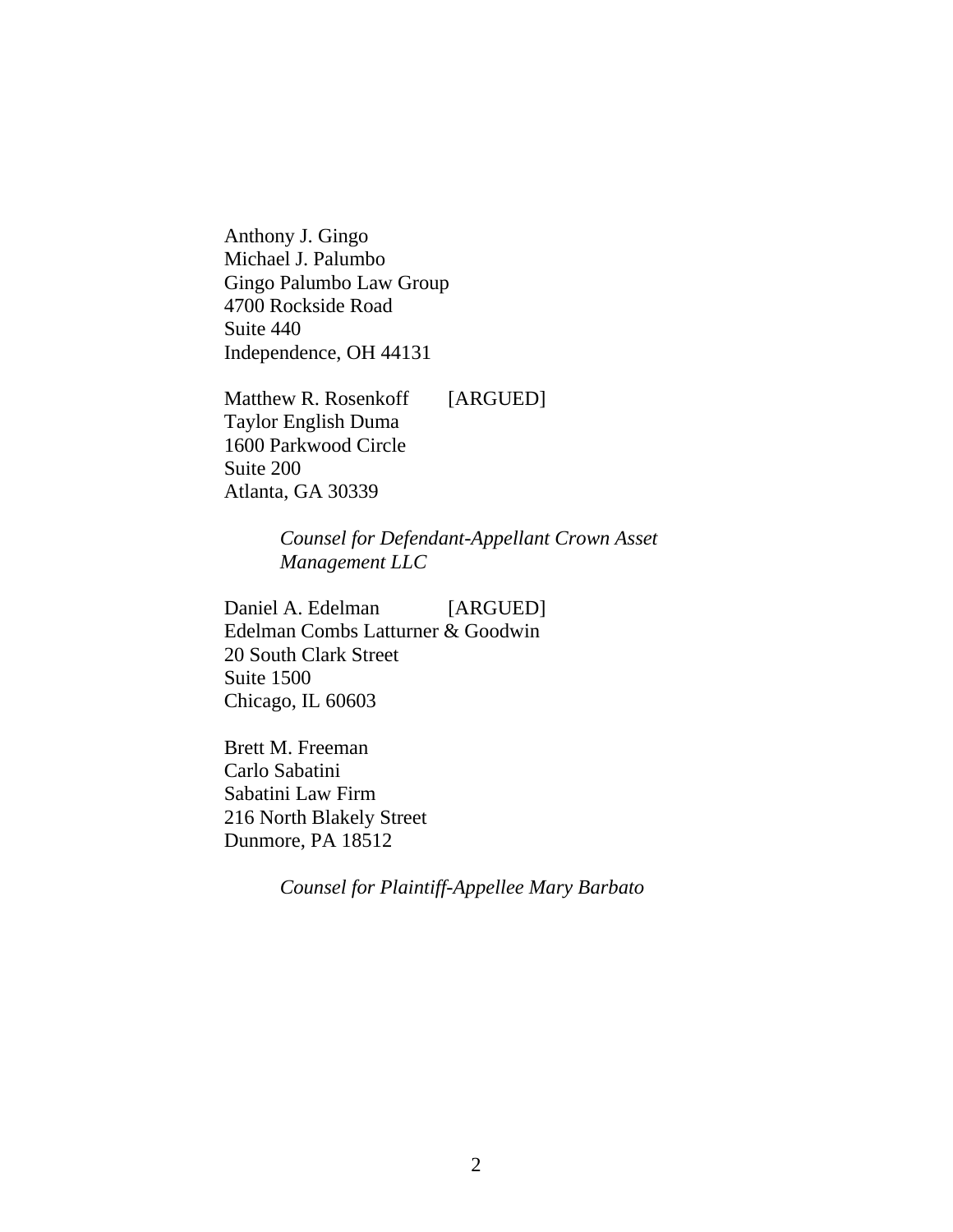## OPINION OF THE COURT \_\_\_\_\_\_\_\_\_\_\_\_\_\_\_

\_\_\_\_\_\_\_\_\_\_\_\_\_\_\_

KRAUSE, *Circuit Judge*.

The Fair Debt Collection Practices Act ("FDCPA") protects consumers from abusive, deceptive, or otherwise unfair debt collection practices. 15 U.S.C. § 1692(a). It applies to "debt collectors," defined alternatively as those engaged "in any business the principal purpose of which is the collection of any debts" and those "who regularly collect[]" debts "owed or due another." *Id.* § 1692a(6). This appeal concerns only the first definition and requires us to determine whether an entity that acquires debt for the "purpose of . . . collection" but outsources the actual collection activity qualifies as a "debt collector." The District Court held that it does, and we agree: an entity that otherwise meets the "principal purpose" definition cannot avoid the dictates of the FDCPA merely by hiring a third party to do its collecting. We therefore will affirm.

## **I. Background**

## **A. Factual Background**

Appellant Crown Asset Management ("Crown") is a purchaser of charged-off receivables, that is, accounts on which a consumer has stopped paying the debt owed.When Crown purchases an account, it determines if the debtor has filed for bankruptcy or is deceased.If neither is the case, Crown does not collect on the account itself; rather, it refers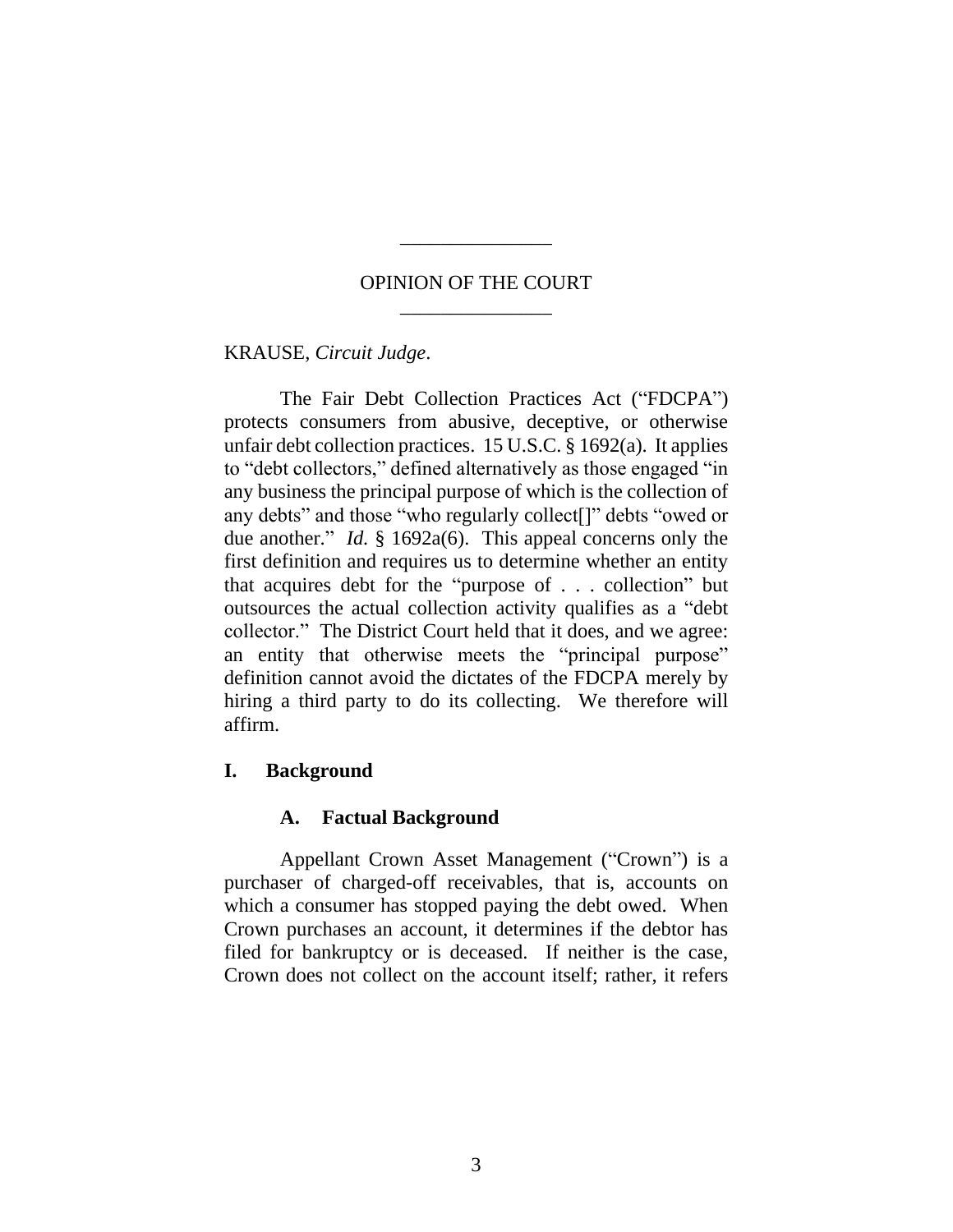the charged-off receivable to a third-party servicer for collection or it hires a debt collection law firm to file a collection lawsuit on its behalf. Although Crown does not contact consumers directly, it principally derives revenue from liquidating the consumer debt it has acquired.

In this case, Appellee Mary Barbato obtained a consumer credit card from GE Electric Capital Corporation and GE Money Bank (collectively "GE") in 2007.She made her last payment on the account in November 2010, leaving an outstanding balance.GE subsequently charged off that balance and, after a number of sales and assignments, Crown purchased Barbato's debt.Pursuant to its standing service agreement with collection agency Turning Point Capital, Inc. ("Turning Point"), Crown then referred that debt to Turning Point for collection.

Crown's service agreement with Turning Point explained that Crown was seeking "to procure certain collection services" from Turning Point, and Turning Point was agreeing to "undertake collection on each Account placed" with it by Crown. App. 376.In addition, the agreement said that Crown had the "sole and absolute discretion," App. 378, as to which accounts it would forward, that Crown's obligation to pay Turning Point was contingent upon Turning Point's success, and that Crown could establish settlement guidelines from which Turning Point would have to obtain permission in order to deviate.

Pursuant to this agreement, Turning Point sent Barbato a collection letter in February 2013, identifying itself as a "National Debt Collection Agency" and Crown as its client. Turning Point also called Barbato and left her two voicemail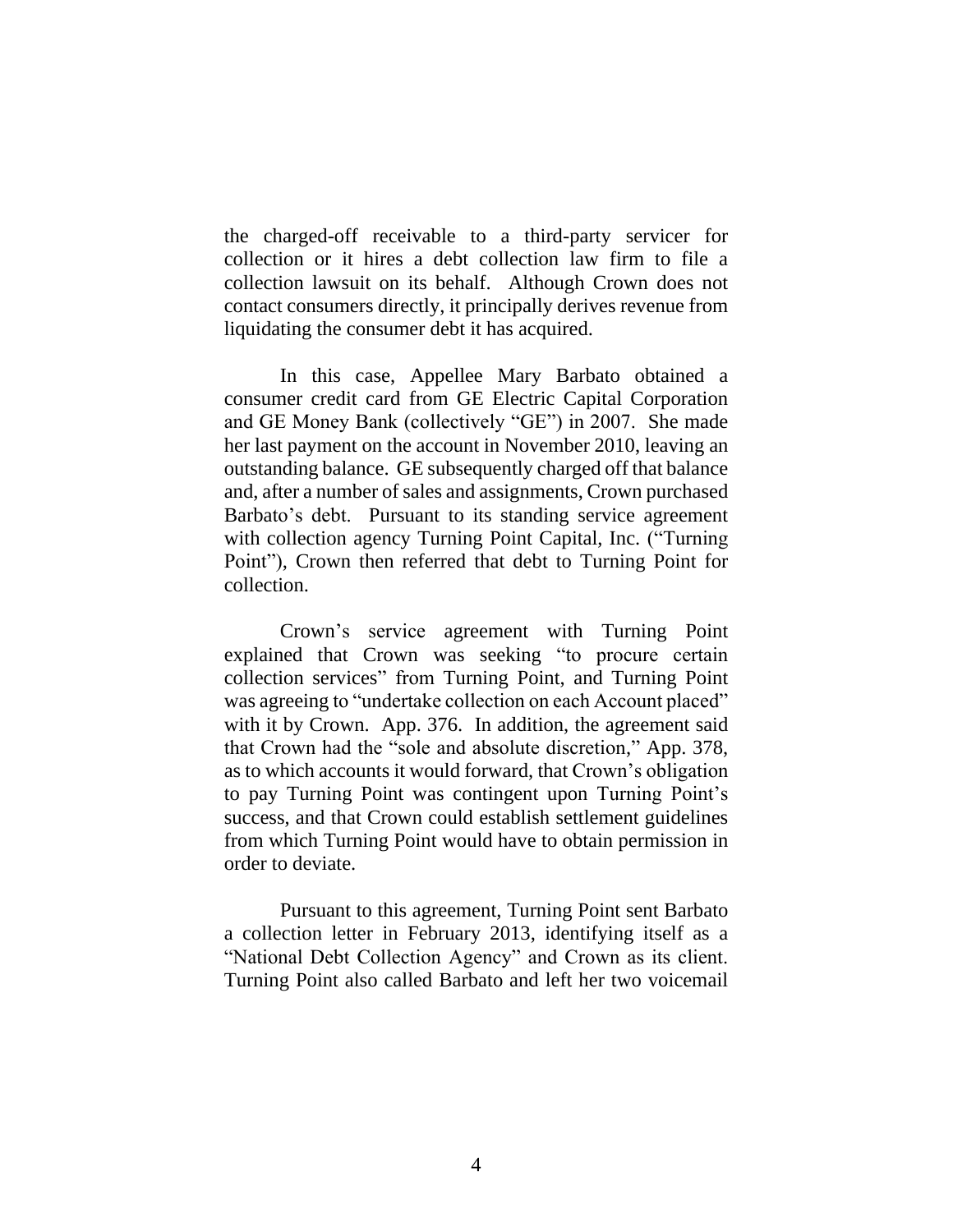messages. For its part, Crown did not have any direct communication with Barbato regarding her account, nor did it review or approve the letter sent to her by Turning Point. When Barbato filed for bankruptcy, however, Crown recalled Barbato's account from Turning Point and subsequently closed it.

#### **B. Procedural Background**

 $\overline{a}$ 

Several months later, after Turning Point was absorbed by Greystone Alliance, LLC ("Greystone"), Barbato filed a state court complaint against Greystone, alleging that it had violated the FDCPA.And after Greystone removed the action to federal court, Barbato filed an amended complaint in which she added Turning Point and Crown as defendants and alleged that each was a "debt collector" as defined by the FDCPA.<sup>1</sup> Turning Point was served but never answered.Barbato eventually dismissed both Turning Point and Greystone from the action, leaving only Crown as a defendant.

Barbato and Crown subsequently filed cross-motions for summary judgment on, among other issues, the question whether Crown was a debt collector.Barbato did not argue

<sup>&</sup>lt;sup>1</sup> Although of limited relevance for this appeal, the specific conduct that Barbato alleged violated the FDCPA was (1) that Turning Point left her voicemail messages without disclosing that the calls were from a debt collector, as required under 15 U.S.C.  $\S$  1692e(11), and (2) that Turning Point's letter neglected to inform her how to properly exercise her validation rights, as required under 15 U.S.C. § 1692g. Barbato purported to bring this latter claim on behalf of a putative class of Pennsylvania residents.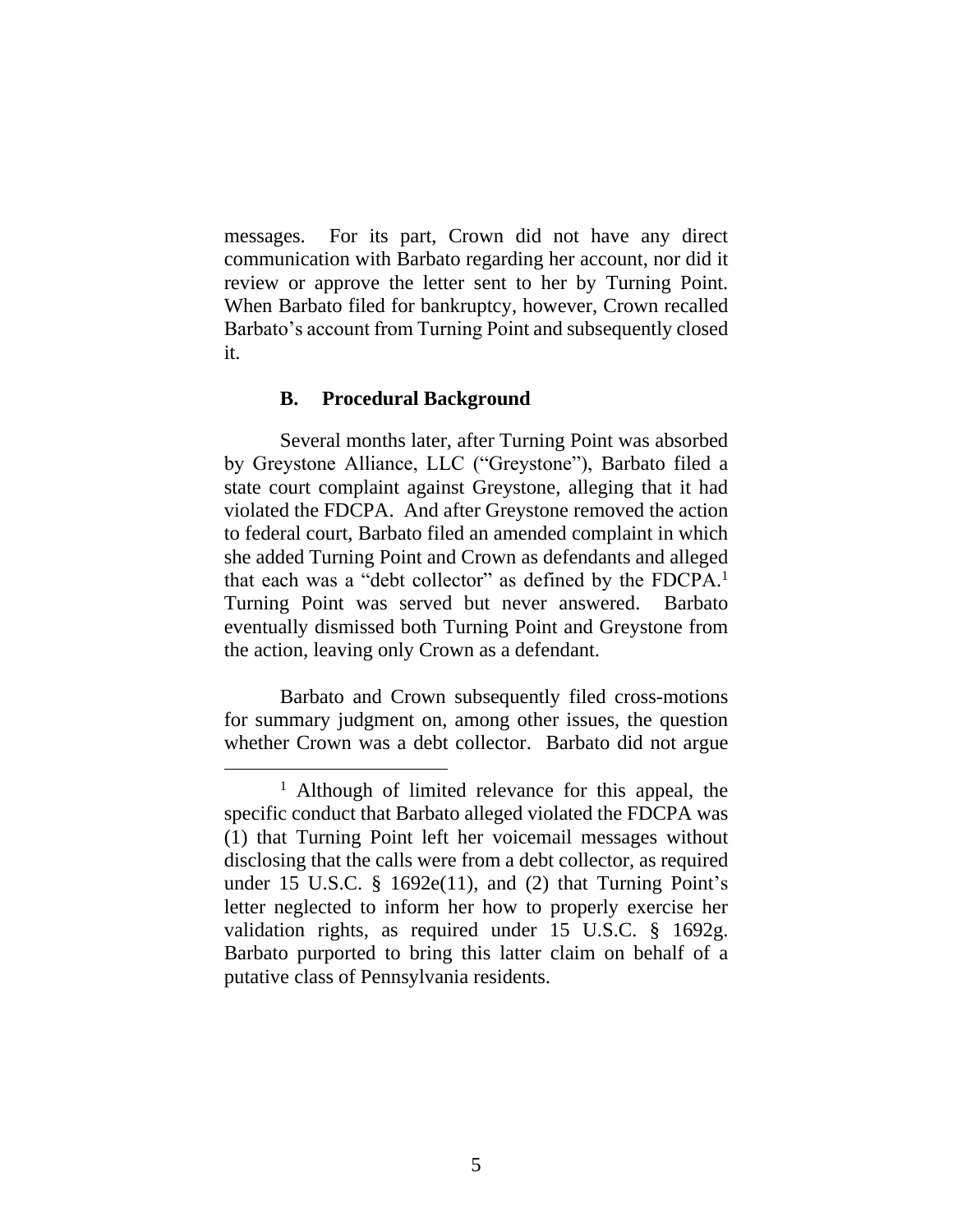that Crown satisfied the "regularly collects" definition, i.e., that it "regularly collect[ed]" debts "owed or due another." 15 U.S.C. § 1692a(6). Rather, she argued that Crown was a "debt collector" because: (1) it purchased debts when they were in default, which, under then-controlling precedent, was a prerequisite to being considered a "debt collector" as opposed to a "creditor"<sup>2</sup>—statuses we had deemed mutually exclusive under § 1692a(6), *see F.T.C. v. Check Inv'rs, Inc*., 502 F.3d 159, 171 (3d Cir. 2007)—and (2) it satisfied the statute's "principal purpose" definition because the principal purpose of its business was the collection of those defaulted debts, even if it hired third-party debt collectors to do the collecting. 15 U.S.C. § 1692a(6); App. 209–10 (citing *Pollice v. Nat'l Tax Funding, L.P.*, 225 F.3d 379, 403–04 (3d Cir. 2000)). Crown countered that, regardless of the default status of the debt, Barbato could not prove it fit the "principal purpose" definition because it took no collection action towards her and its principal purpose was not the collection of debt but, rather, its acquisition.

Siding with Barbato on these issues, the District Court held that Crown was "acting as [a] 'debt collector'" because: (1) it acquired debts like Barbato's when they were in default and (2) the summary judgment record supported that Crown's "principal purpose" was the "collection of 'any debts.'" *Barbato v. Greystone All., LLC*, No. 3:13-CV-2748, 2017 WL 1193731, at \*10 (M.D. Pa. Mar. 30, 2017).As to the second ground, the Court found little difference between collecting on

 $\overline{a}$ 

<sup>2</sup> The statute defines "creditor" as "any person who offers or extends credit creating a debt or to whom a debt is owed." 15 U.S.C. § 1692a(4).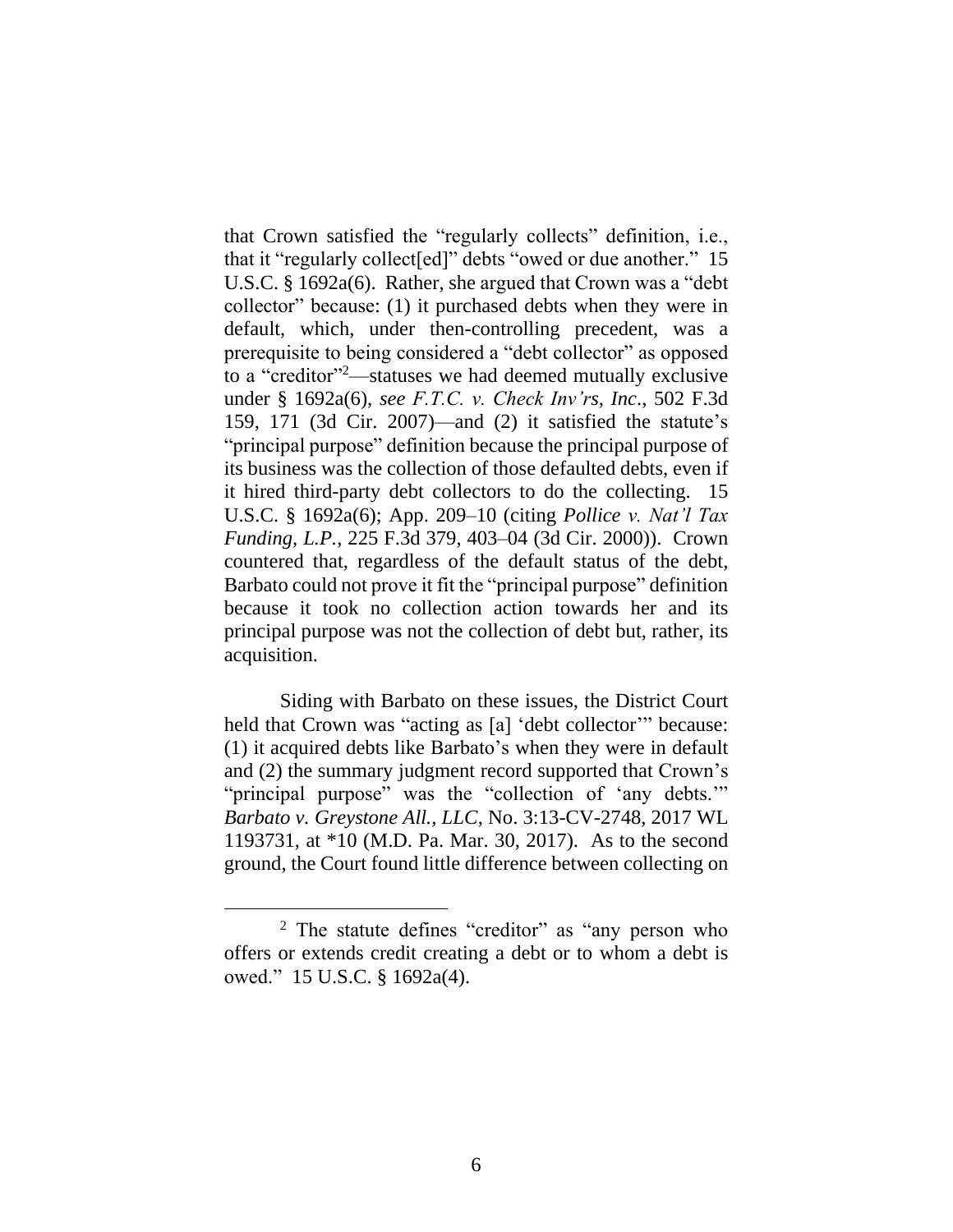charged-off receivables and referring charged-off receivables to third-party independent servicers for collection. Instead, given that Crown purchased debt, that ninety to ninety-five percent of that debt came from consumers, and that Crown referred all of that debt out for collection, the District Court concluded that "Crown's principal purpose is to acquire accounts in 'default' for the purpose of collection." *Id.* The District Court nevertheless denied Barbato's motion for summary judgment, holding that she had not established that Crown was vicariously liable for Turning Point's conduct because (1) in the District Court's view, vicarious liability could be imputed to Crown in these circumstances only if the agent too was a "debt collector," and (2) the evidence in the record was insufficient to hold that Turning Point was a debt collector under the FDCPA.The Court granted the parties leave to file renewed motions for summary judgment to address Turning Point's status as a debt collector.

While these proceedings continued in the District Court, however, the Supreme Court issued a decision that prompted Crown to seek reconsideration of the District Court's ruling that it was a "debt collector."In *Henson v. Santander, Consumer USA Inc.*, in interpreting the "regularly collects" definition and deciding whether the entity there "regularly collect[ed] . . . debts owed or due another," 15 U.S.C. § 1692a(6), the Supreme Court held that it was irrelevant whether the debt acquired and sought to be collected was in default; instead, it held "[a]ll that matters is whether the target of the lawsuit regularly seeks to collect debts for its own account or does so for 'another,'" 137 S. Ct. 1718, 1721, 1724 (2017). Construing that language to apply to  $\S 1692a(6)$ generally, Crown urged that it could no longer be considered a debt collector, even under the "principal purpose" definition,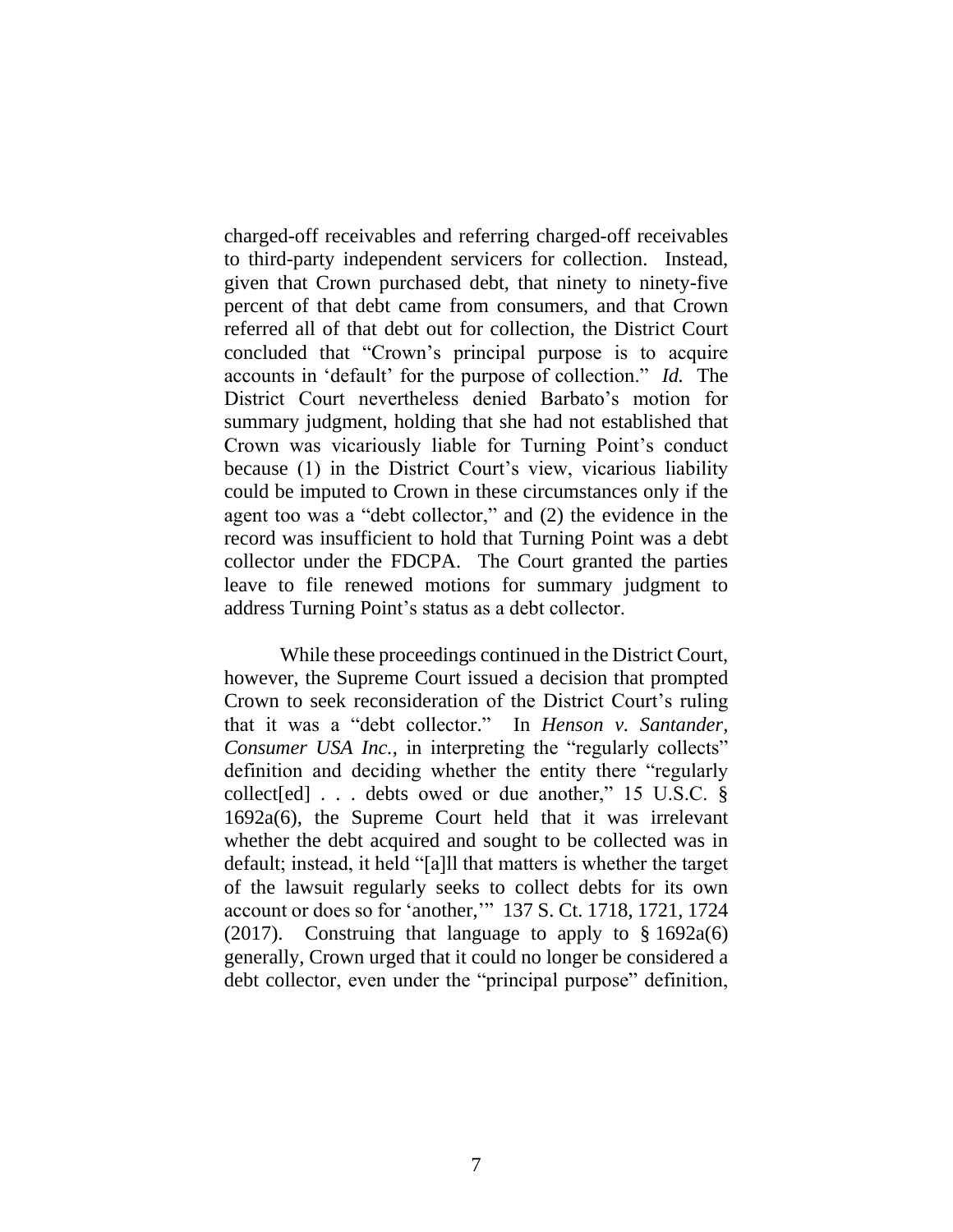because it too was collecting debts on its own behalf and not for another. The District Court disagreed, holding that *Henson*  pertained only to the "regularly collects" definition of "debt collector" and did not affect its holding that Crown was a debt collector under the "principal purpose" definition. *See Barbato v. Greystone All., LLC*, No. CV 3:13-2748, 2017 WL 5496047, at \*1, \*9–\*10 (M.D. Pa. Nov. 16, 2017).

Nevertheless, the District Court certified its decision for interlocutory appeal and presented a controlling question of law to this Court: "whether *Henson* requires a finding that Crown is not a debt collector in this case when it was a thirdparty buyer of the debt, and the debt was in default at the time it purchased it." App. 34. Crown then filed a petition for permission to file the interlocutory appeal and to appeal the District Court's denial of its motion for reconsideration, which we granted.

#### **II. Jurisdiction and Applicable Standards**

The District Court had jurisdiction under 28 U.S.C. § 1331, and we have jurisdiction over this interlocutory appeal under 28 U.S.C. § 1292(b). When reviewing an interlocutory appeal under 28 U.S.C. § 1292(b), we exercise plenary review over the question certified. *Florence v. Bd. of Chosen Freeholders of Cty. of Burlington*, 621 F.3d 296, 301 (3d Cir. 2010). The scope of our review, however, is not limited to the question set forth in the certification motion but, rather, includes any issue fairly included within the certified order. *See Yamaha Motor Corp., U.S.A. v. Calhoun*, 516 U.S. 199, 205 (1996) ("As the text of § 1292(b) indicates, appellate jurisdiction applies to the *order* certified to the court of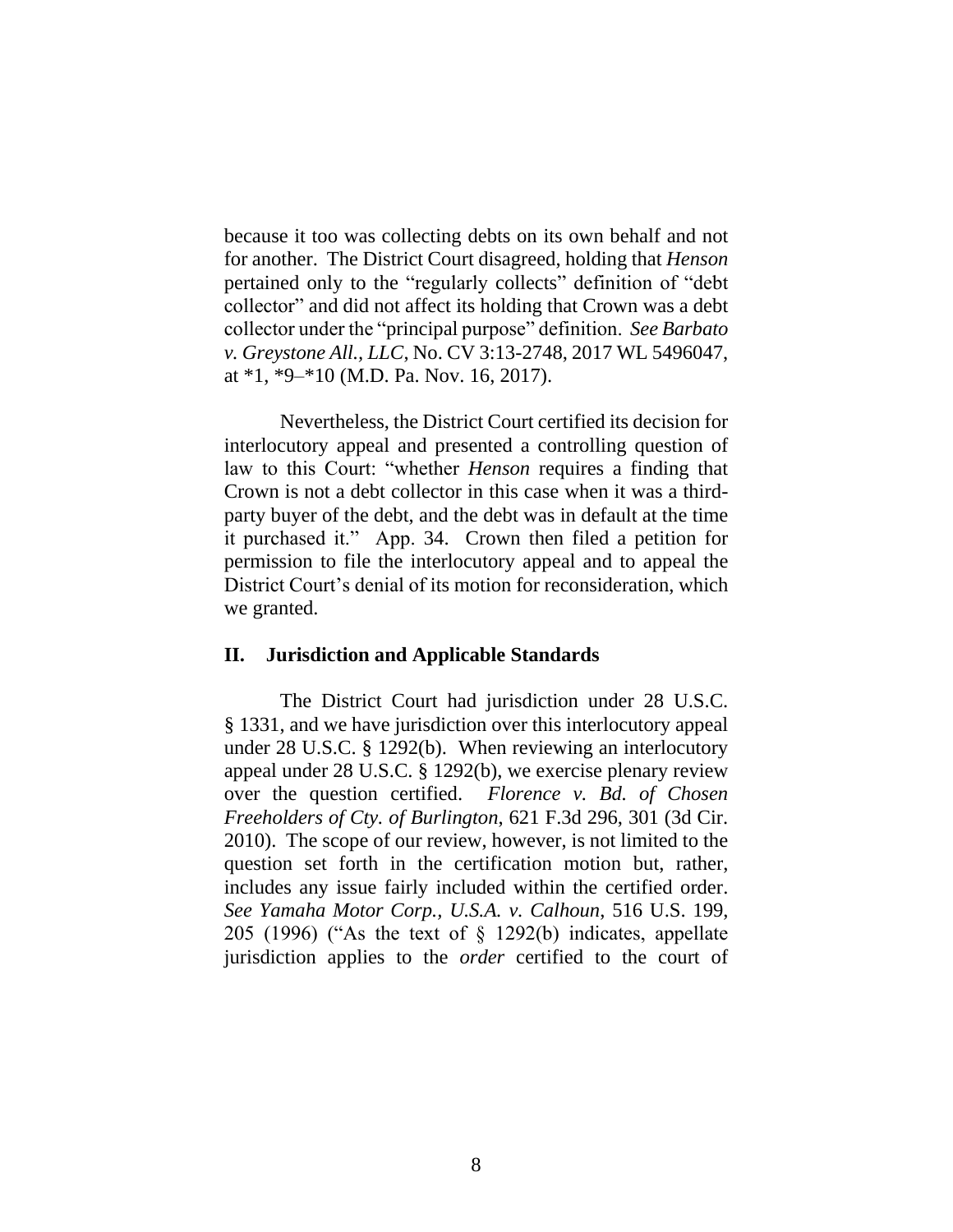appeals, and is not tied to the particular question formulated by the district court.").

"We review a denial of a motion for reconsideration for abuse of discretion, but we review the District Court's underlying legal determinations"—its denial of summary judgment to Crown in this case—"de novo and factual determinations for clear error." *Howard Hess Dental Labs. Inc. v. Dentsply Int'l, Inc.*, 602 F.3d 237, 246 (3d Cir. 2010). Summary judgment is appropriate only where there is no genuine issue as to any material fact. Fed. R. Civ. P. 56(c).

### **III. Discussion**

On appeal, Crown contends that it does not qualify as a "debt collector" under the "principal purpose" definition for three reasons: First, the Supreme Court's decision in *Henson*  undermined our prior precedent that would render it a debt collector. Second, its principal purpose is the acquisition—not the collection—of debt, and a faithful interpretation of the statute requires that we distinguish between the two. And third, the legislative history demonstrates that Congress intended to regulate the proverbial "repo man," not a "passive debt owner" like Crown. Appellant Br. 32.We begin with a brief overview of the FDCPA and, with that context for Crown's arguments, address—and reject—each in turn.

## **A. The FDCPA**

Congress enacted the FDCPA in 1977 "to eliminate abusive debt collection practices by debt collectors" and "to insure that those debt collectors who refrain from using abusive debt collection practices are not competitively disadvantaged."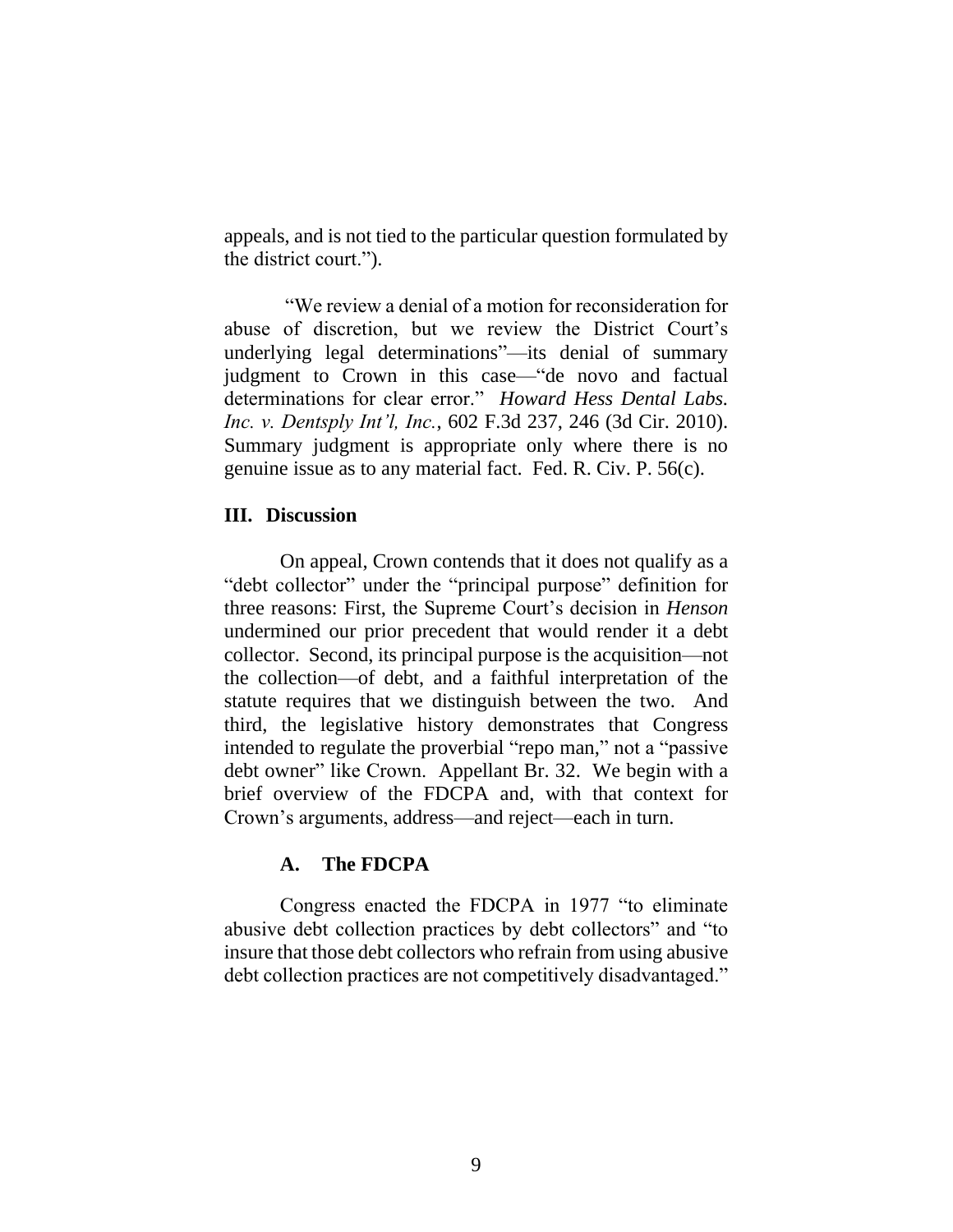15 U.S.C. § 1692(e). It provides a private right of action against debt collectors who violate its provisions. 15 U.S.C. § 1692k; *see also Brown v. Card Serv. Ctr.*, 464 F.3d 450, 453 (3d Cir. 2006). "As remedial legislation, the FDCPA must be broadly construed in order to give full effect to these purposes." *Caprio v. Healthcare Revenue Recovery Grp., LLC,* 709 F.3d 142, 148 (3d Cir. 2013).

"To prevail on an FDCPA claim, a plaintiff must prove that (1) she is a consumer, (2) the defendant is a debt collector, (3) the defendant's challenged practice involves an attempt to collect a 'debt' as the [FDCPA] defines it, and (4) the defendant has violated a provision of the FDCPA in attempting to collect the debt." *St. Pierre v. Retrieval-Masters Creditors Bureau, Inc.*, 898 F.3d 351, 358 (3d Cir. 2018) (quoting *Douglass v. Convergent Outsourcing*, 765 F.3d 299, 303 (3d Cir. 2014)). The only element at issue in this case is the second—whether Crown qualifies as a "debt collector."

As noted, the statute defines "debt collector" as any person (1) "who uses any instrumentality of interstate commerce or the mails in any business the principal purpose of which is the collection of any debts" (the "principal purpose" definition), or (2) "who regularly collects or attempts to collect, directly or indirectly, debts owed or due or asserted to be owed or due another" (the "regularly collects" definition).<sup>3</sup> 15

 $\overline{a}$ 

<sup>&</sup>lt;sup>3</sup> The statute also provides two other definitions of "debt" collector," neither of which is relevant here: "any creditor who, in the process of collecting his own debts, uses any name other than his own which would indicate that a third person is collecting or attempting to collect such debts" and "any person who uses any instrumentality of interstate commerce or the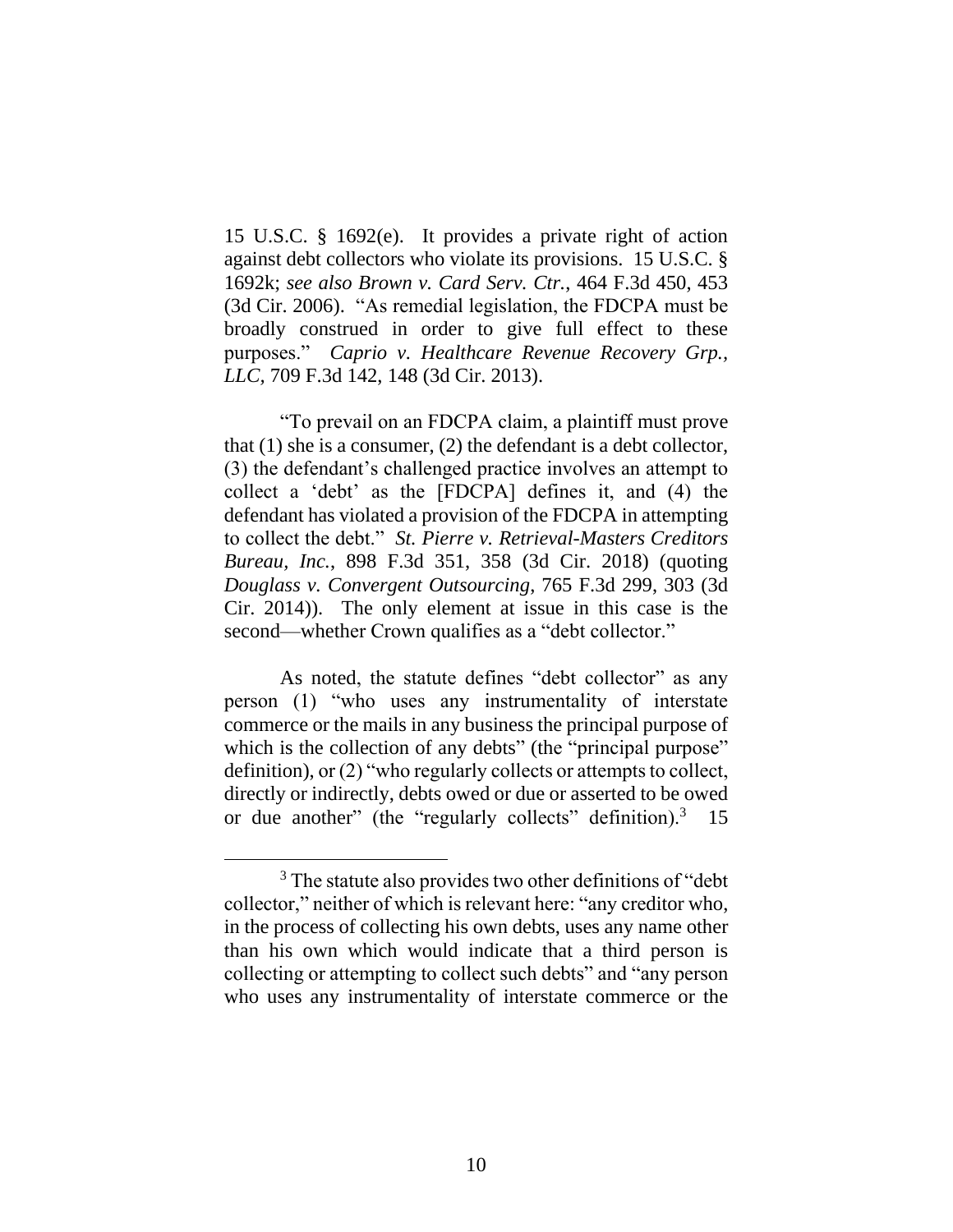U.S.C. § 1692a(6). The statute thus provides two separate paths to establishing an entity's status as a "debt collector." *See Henson*, 137 S. Ct. at 1721.

As we recently had occasion to remark, the debt collection industry has changed since Congress enacted the FDCPA in 1977, and the simple creditor-debt collector duo has been complicated by the advent and growth of debt buying. *See Tepper v. Amos Fin., LLC*, 898 F.3d 364, 366 (3d Cir. 2018)*.* With the proliferation of debt buying have come questions about the boundaries of the statute's definitions.

In *Henson v. Santander*, the Supreme Court clarified the "regularly collects" definition. There, Santander Bank purchased loans once they were already in default and sought to collect on them. 137 S. Ct. at 1720. Focusing on the plain language of the statutory definition at issue, the Court held that a third-party buyer of debt that seeks to collect debt owed to it does not fit the second definition because it does not "regularly seek to collect debts 'owed . . . another.'" *Id.* at 1721. It rejected the petitioners' arguments that either the origin of the debt or the default status of the debt had any bearing on that analysis. As to the debt's origin, it reasoned that the statutory language did not suggest that "whether the owner originated

mails in any business the principal purpose of which is the enforcement of security interests." 15 U.S.C. § 1692a(6). Excluded from the definition's reach are, among others, a creditor's officers and employees who collect debts for the creditor, an entity collecting a debt it originated, and an entity collecting a debt it obtained that was not in default at the time of purchase. *Id.* §§ 1692a(6)(A), (F).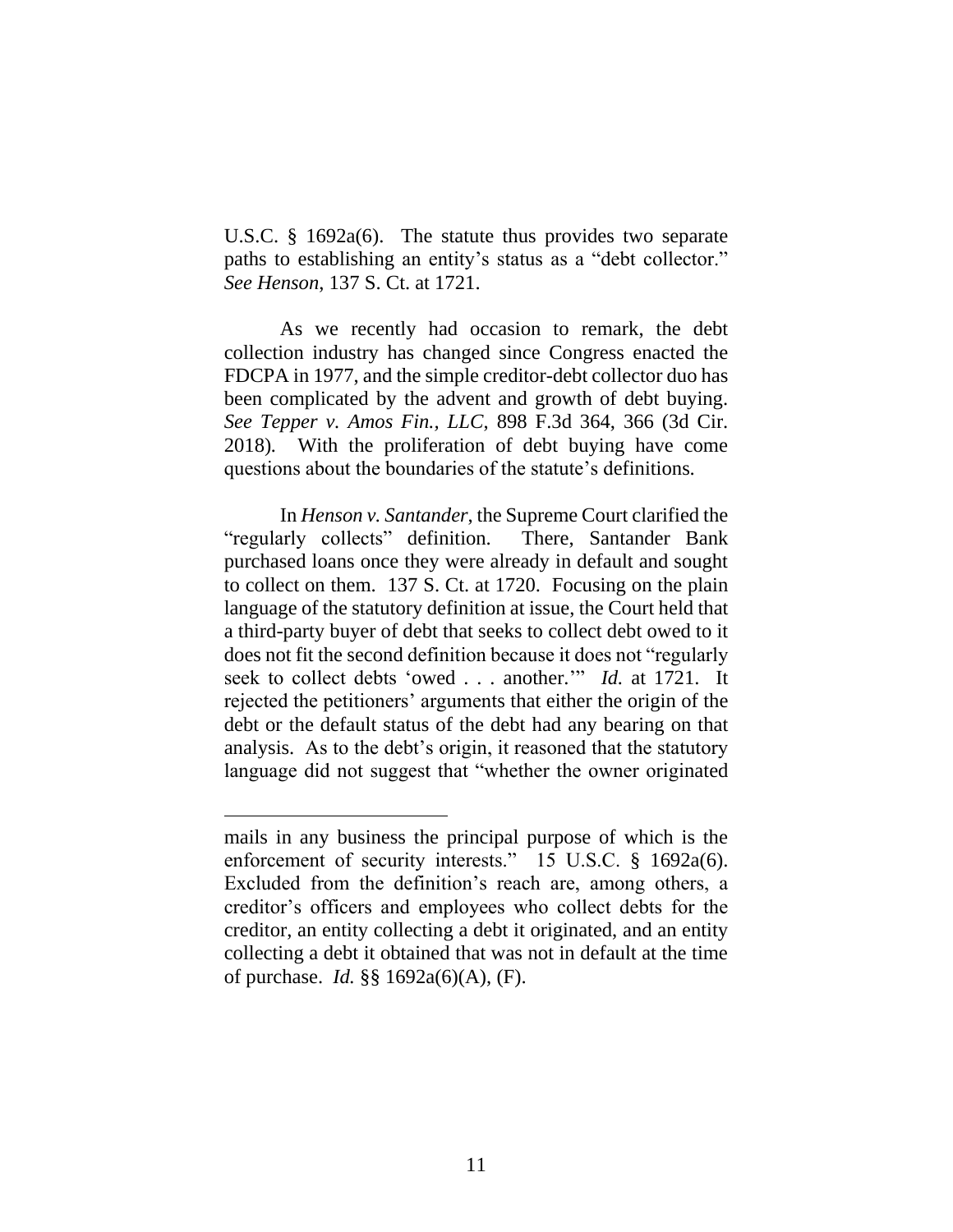the debt or came by it only through a later purchase" was relevant. *Id.* The Court similarly saw no basis in the text for concluding that an entity that obtains debts after default automatically qualifies as a "debt collector" under the definition. *See id.* at 1724. "All that matters," the Court concluded, "is whether the target of the lawsuit regularly seeks to collect debts for its own account or does so for 'another.'" *Id.* at 1721. Relevant for our purposes, the Court explicitly declined to address whether such debt buyers could nevertheless qualify as debt collectors under the "principal purpose" definition. *Id.*

### **B.** *Henson* **and Third Circuit Precedent**

Crown's primary argument on appeal is that *Henson*  abrogated our prior precedent such that it no longer qualifies as a "debt collector" under the statute.Crown contends this is so for two reasons: first, because *Henson* renders it a creditor, not a debt collector, and the two statuses are mutually exclusive; and second, because *Henson* rejected the so-called "default" test on which we relied, thereby undermining "the very foundation" of our prior caselaw. Appellant Br. 30. Crown overstates the effect of *Henson*.

We need not dwell on Crown's first argument because our recent decision in *Tepper v. Amos* forecloses it. In *Tepper*, the defendant was a company whose "sole business [wa]s purchasing debts entered into by third parties and attempting to collect them." 898 F.3d at 369. The defendant claimed that because it met the statutory definition of creditor—it was trying to collect debts it owned and was thus an entity "to whom [the] debt is owed"—it could not also be a debt collector. *Id.* at 371 (quoting 15 U.S.C. § 1692a(4)). Like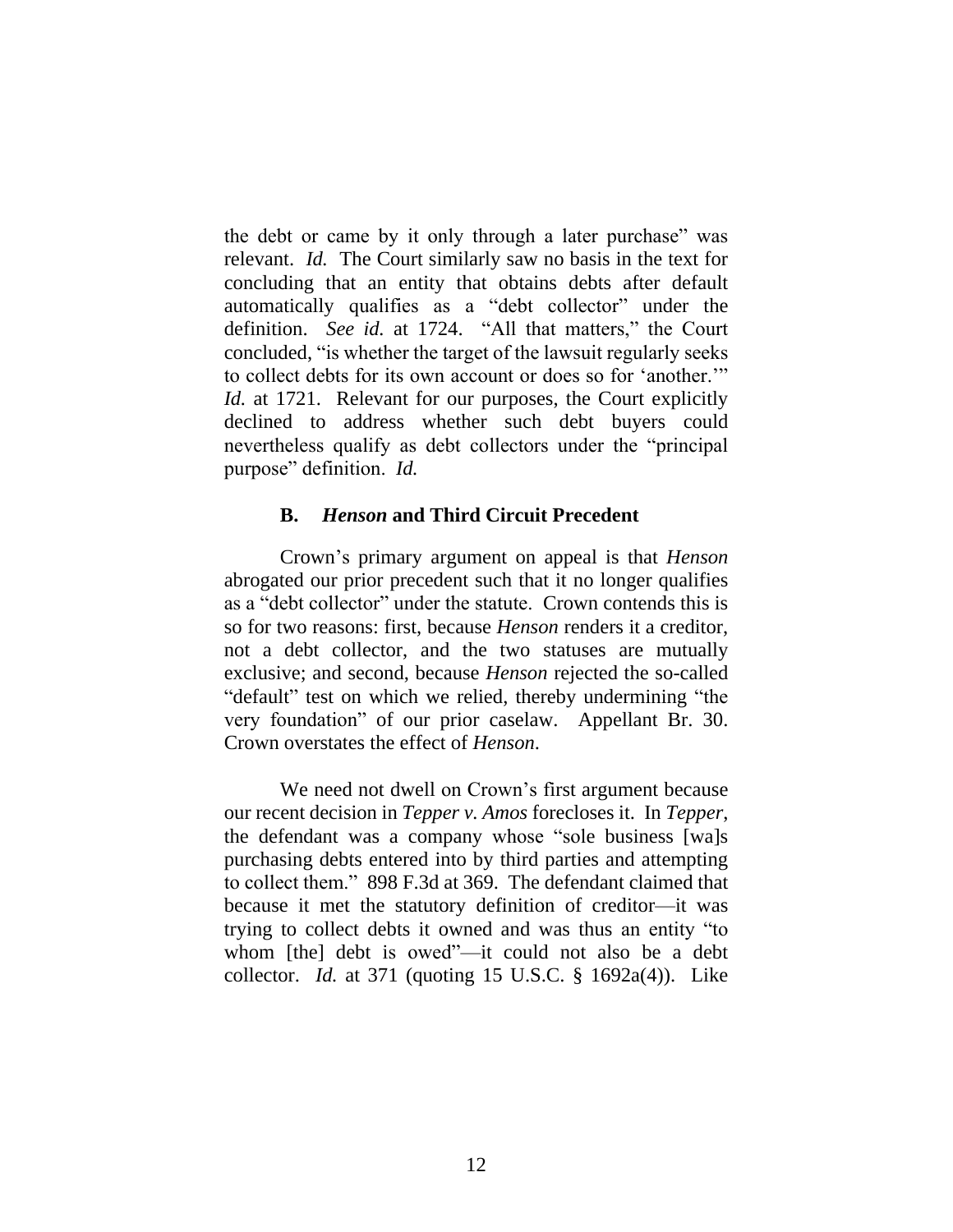Crown, the defendant based this argument on Third Circuit precedent that characterized the two statuses as "mutually exclusive." *Id.* (citing *Check Inv'rs*, 502 F.3d at 173); *see also Pollice*, 225 F.3d at 403. Until *Henson*, as we explained, we relied on the "default" test to determine whether an entity was a creditor or a debt collector: either the entity obtained the debt before default and was a creditor or it acquired the debt afterwards and was a debt collector. *Tepper*, 898 F.3d at 366– 67. Given the binary nature of default status, an entity could be only one or the other. But, we observed, *Henson* rejected the "default" test, *id.* at 367, and with it, the basis for treating the terms "debt collector" and "creditor" as mutually exclusive. Following the Supreme Court's direction to hew more closely to the statutory definitions, we concluded that "an entity that satisfies both [definitions] is within the Act's reach." *Id.* at 371. The same is true here.

As to Crown's second argument about *Henson*'s overall effect on our caselaw, it simply proves too much. While it is no doubt true that *Henson* abrogated the default test on which we relied to distinguish between creditors and debt collectors and that it clarified the scope of the "regularly collects" definition of debt collector, *Henson* did not address the other prong of § 1692a(6)—the wholly separate "principal purpose" definition. To the contrary, the Court conducted a close textual analysis of the "regularly collects" definition, deriving from that portion of the statute—which requires the entity to "collect" debt "owed or due another"—that "[a]ll that matters is whether the target of the lawsuit regularly seeks to collect debts for its own account or does so for 'another.'" 137 S. Ct. at 1721. That requirement, however, does not appear in the "principal purpose" definition, and the Supreme Court went out of its way in *Henson* to say that it was not opining on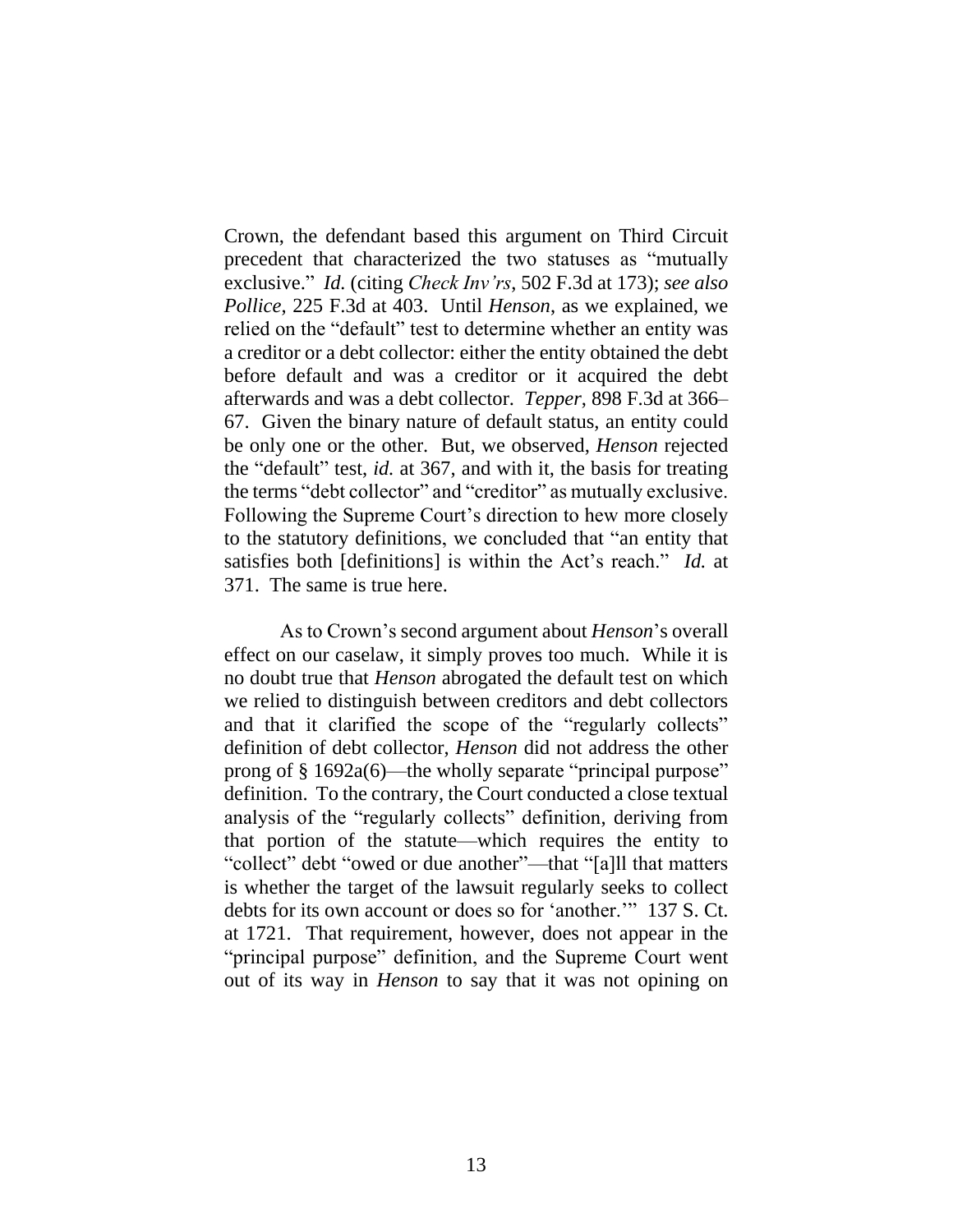whether debt buyers could also qualify as debt collectors under that prong of § 1692a(6). *See id.*

But we have previously opined on this question—and in similar circumstances. In *Pollice v. National Tax Funding, L.P.*, a debt buyer, National Tax Funding L.P. ("NTF"), purchased delinquent municipal tax and utility claims from the government. 225 F.3d at 385. Like Crown, NTF had no direct contact with debtors; rather, it outsourced all of its collection activities to others. *Id.* at 386. We concluded that NTF was a debt collector both because it purchased debt in default—a fact *Henson* has since rendered irrelevant—*and also* because "there [was] no question that the 'principal purpose' of NTF's business is the 'collection of any debts,' namely, defaulted obligations which it purchases from municipalities." *Id.* at 404. The fact that someone else did the actual collecting did not deter us from concluding that NTF was a "debt collector" given that "NTF exist[ed] *solely* for the purpose of holding claims for delinquent taxes and municipal obligations." *Id.* at 404 n.27 (emphasis added). True, *Pollice* predated *Henson*, but for the reasons we explain below, we continue to find its logic persuasive.

### **C. Statutory Interpretation**

To determine whether Crown is a "debt collector" under the "principal purpose" definition, we look first to the plain meaning of the statutory text. *See S.H. ex rel. Durrell v. Lower Merion Sch. Dist.*, 729 F.3d 248, 257 (3d Cir. 2013). The text states that "any person who uses any instrumentality of interstate commerce or the mails in any business the principal purpose of which is the collection of any debts" is a "debt collector." 15 U.S.C. § 1692a(6). Focusing on the word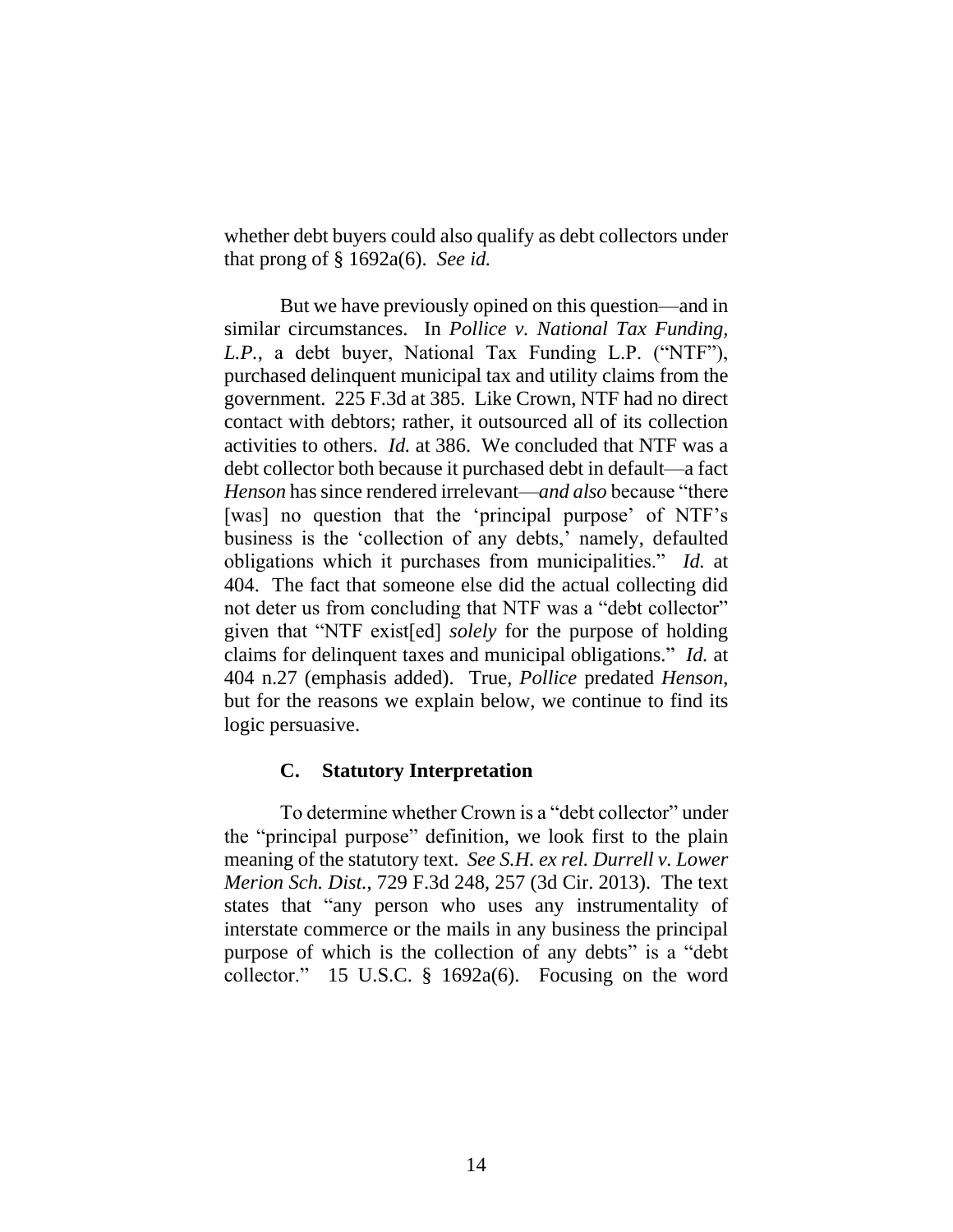"collection," which it defines as "the act or process of collecting," Crown argues that the "principal purpose" definition applies only to those that engage in "overt acts of collection" by interacting with consumers—not entities like Crown that purchase debt and outsource the collection. Appellant Br. 25, 31, 33.

As much as Crown might wish that it were otherwise, nothing suggests that the definition is so limited. An entity qualifies under the definition if the "principal purpose" of its "business" is the "collection of any debts." "Principal" is defined as "most important, consequential, or influential," *Principal*, Webster's Third New International Dictionary 1802 (1976) ("Webster's Third"), and "purpose" is defined as "something that one sets before himself as an object to be attained : an end or aim" and "an object, effect, or result aimed at, intended, or attained," *id.* at 1847. Thus, an entity that has the "collection of any debts" as its "most important" "aim" is a debt collector under this definition. While it is true that "collection" can be defined as "the act or process of collecting," it can also be defined as "that which is collected." *Collection*, Random House Dictionary of the English Language 290 (1973). So defined, the focus shifts from the *act*  of collecting to *what* is collected, namely, the acquired debts. As long as a business's *raison d'être* is obtaining payment on the debts that it acquires, it is a debt collector. Who actually obtains the payment or how they do so is of no moment.

The statutory context of the "principal purpose" definition casts further doubt on Crown's argument that Congress meant to limit it to only those entities that actively collect from consumers. *See Allen ex rel. Martin v. LaSalle Bank, N.A.*, 629 F.3d 364, 367 (3d Cir. 2011) ("If the plain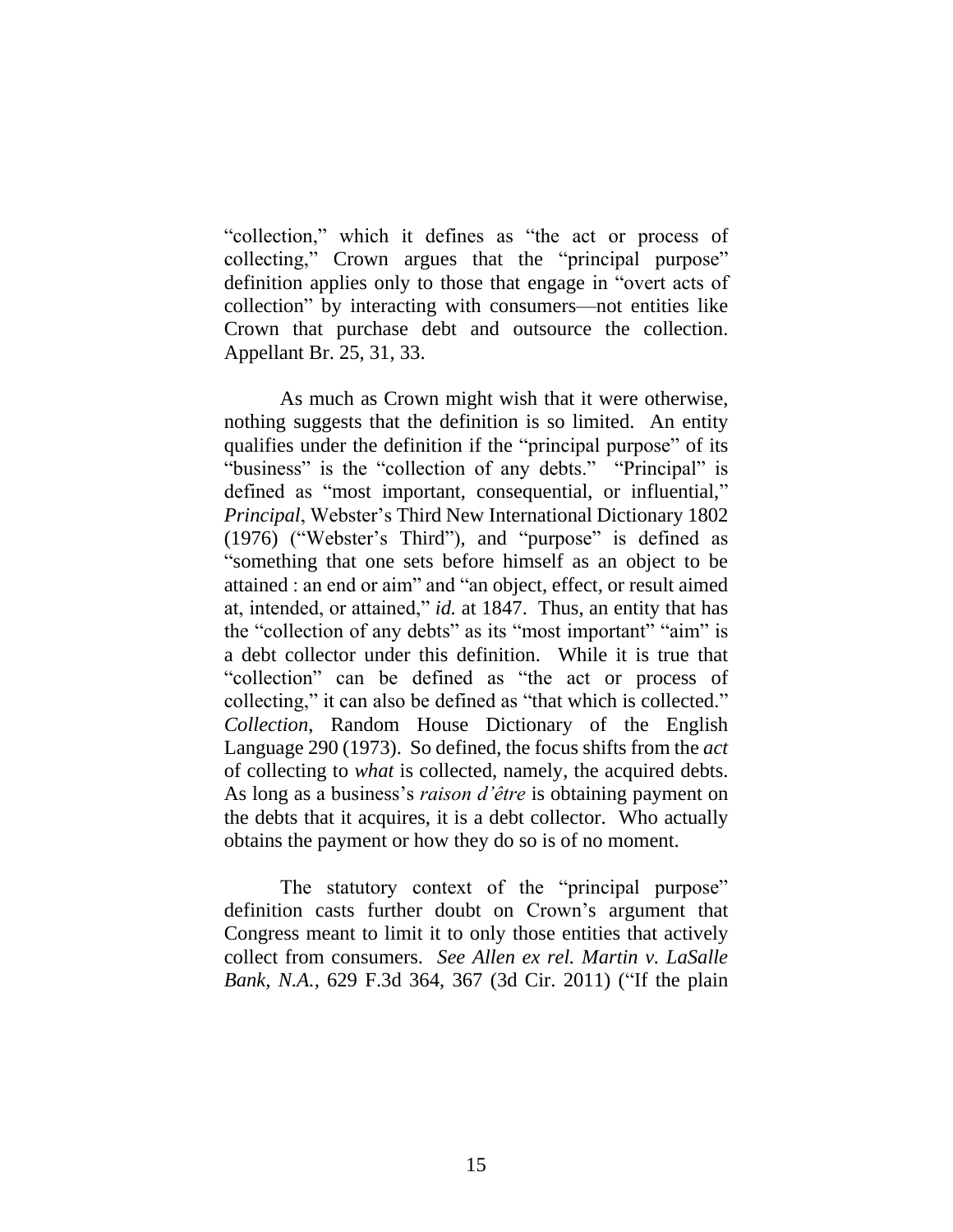language fails to express Congress' intent unequivocally ... we will examine the surrounding words and provisions in their context.") (citing *Tavarez v. Klingensmith*, 372 F.3d 188, 190 (3d Cir. 2004)). In contrast to the "regularly collects" definition, where Congress explicitly used the verb "to collect" in describing the actions of those it intended the definition to cover, in the "principal purpose" definition, Congress used the noun "collection" and did not specify who must do the collecting or to whom the debt must be owed.<sup>4</sup> 15 U.S.C.  $\S$ 1692a(6); *see also Tepper*, 898 F.3d at 370. Thus, by its terms, the "principal purpose" definition sweeps more broadly than the "regularly collects" definition, and we must presume that the "legislature says . . . what it means and means . . . what it says." *Henson*, 137 S. Ct. at 1725 (quoting *Dodd v. United States*, 545 U.S. 353, 357 (2005)).

In a plain language argument of its own, Crown retorts that to find that it qualifies under the "principal purpose" definition even though it outsources its collection activities would be to read the word "indirectly" into the statute where it does not appear.This is especially problematic, Crown contends, because the "regularly collects" definition does specify that an entity can collect "directly or indirectly," while Congress omitted this qualifier from the "principal purpose" definition.

 $\overline{a}$ 

<sup>&</sup>lt;sup>4</sup> At both oral argument and in its supplemental briefing, Crown argued that the word "collection" is a verb. It is not. It is a noun. *See Collection*, Webster's Third at 444 (denoting with the abbreviation "*n*" that the word being defined is a noun).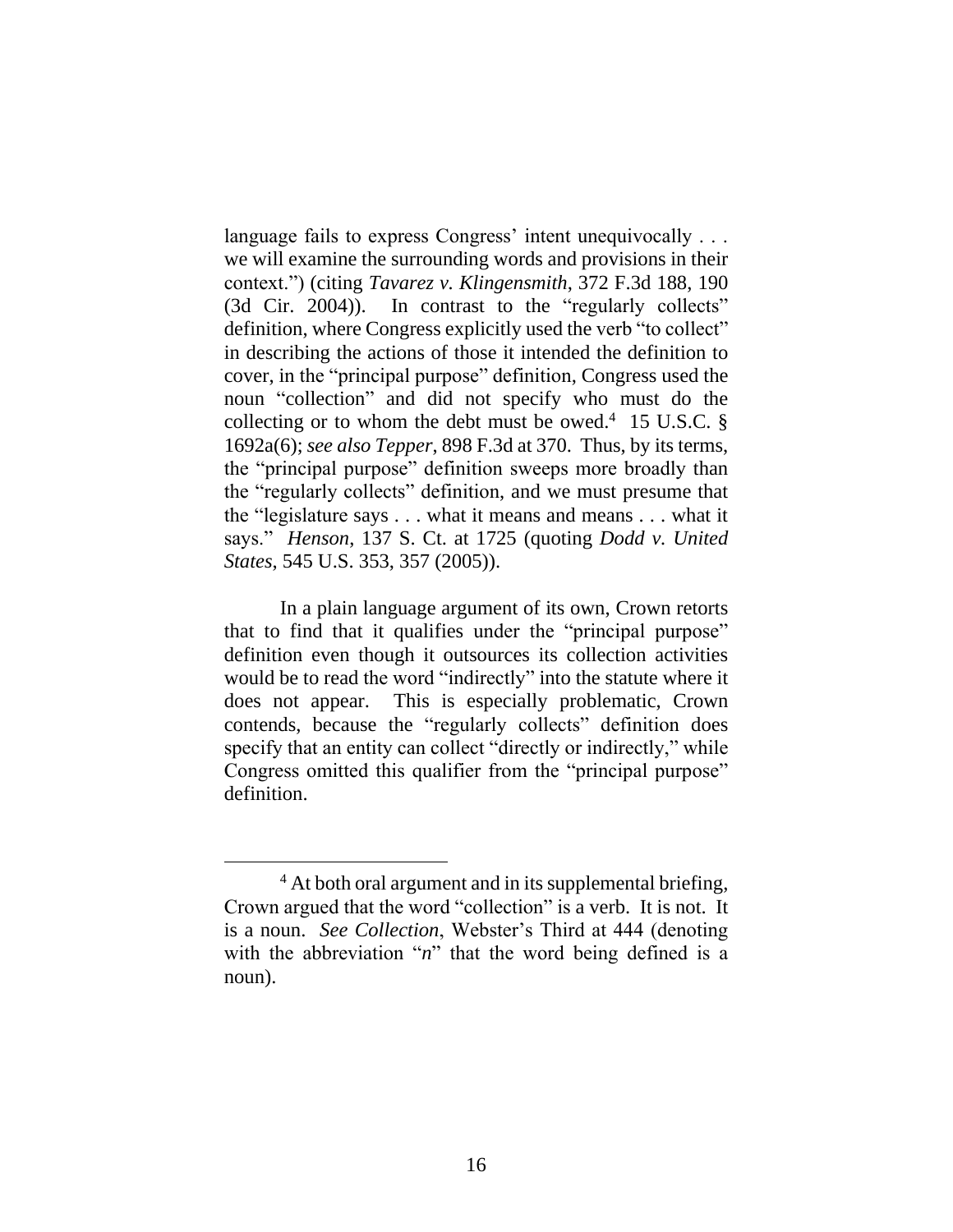We are unpersuaded. Again, the fact that the "regularly collects" definition employs a verb and the "principal purpose" definition employs a noun is critical. In the "regularly collects" definition, the "directly or indirectly" qualification is necessary because one could reasonably interpret "collect" to refer to only direct efforts to collect—it is, after all, "a verb that requires action." Appellant Reply Br. 15 (citation omitted).

The "principal purpose" definition, however, needs no such qualification. "Collection" by its very definition may be indirect, and that is the type of collection in which Crown engages: it buys consumer debt and hires debt collectors to collect on it.<sup>5</sup> The existence of a middleman does not change the essential nature—the "principal purpose"—of Crown's business. As Barbato points out, Crown could buy debt for the charitable purpose of forgiving it, or it could buy debt for the purpose of reselling it to unrelated parties at a profit.In both

<sup>5</sup> Although not addressed by the District Court or the focus of the parties' arguments on appeal, Barbato has suggested that Crown itself collects debt because it is the named plaintiff in many collection lawsuits. Because Crown's litigation efforts did not give rise to this appeal and we conclude that Crown otherwise satisfies the "principal purpose" definition, we need not address this argument. We note, however, that Crown's answer to it—that its litigation efforts are irrelevant because its counsel, not Crown itself, does the collecting by, for example, drafting the pleadings—is in tension with our precedent, *e.g., Pollice*, 225 F.3d at 404–05 (recognizing that a debt collector may be held vicariously liable for the conduct of its attorneys), and squarely refuted by our holding today.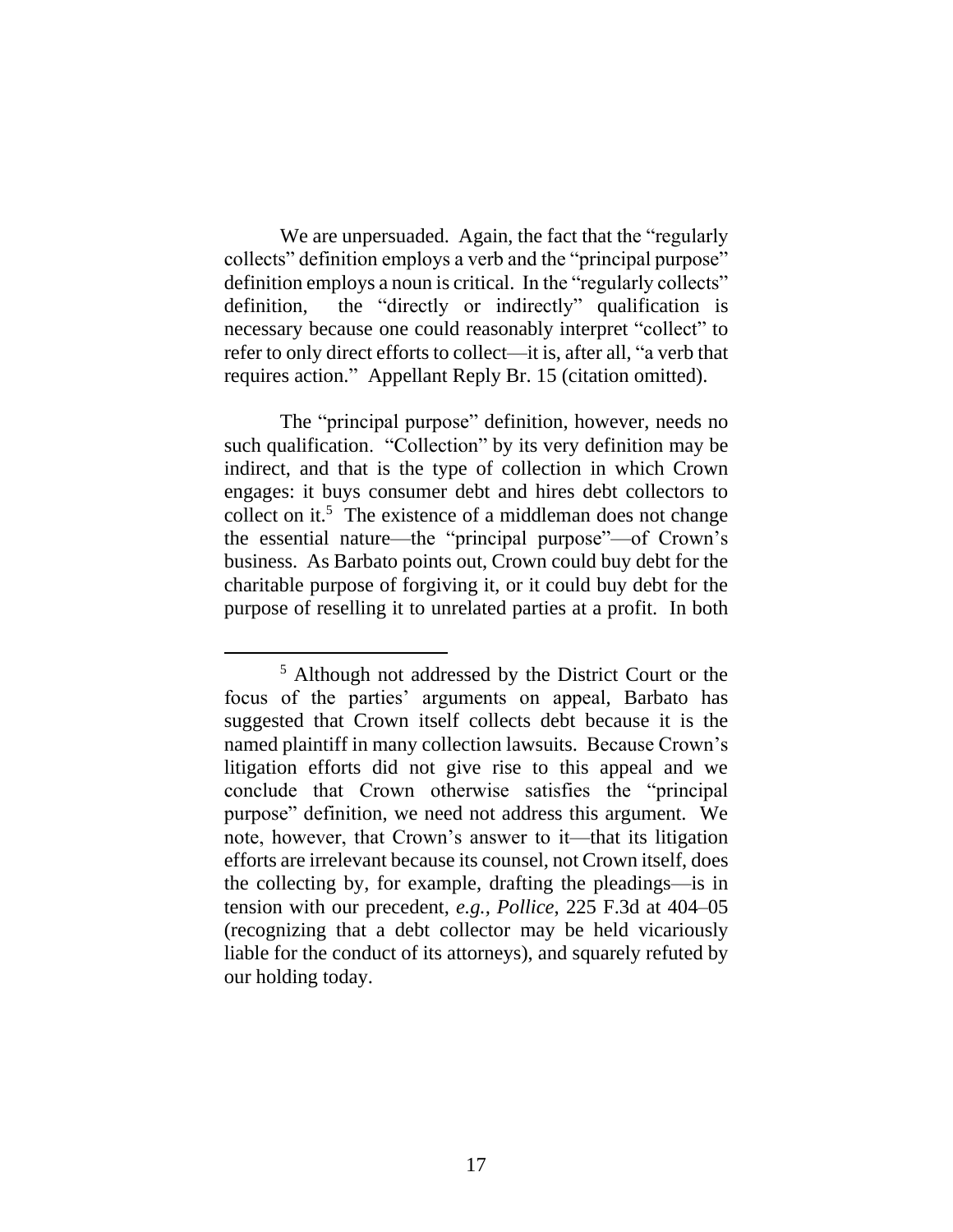of those cases, the entity's "principal purpose" would not be collection. But Crown does neither of those things. Indeed, the record reflects that Crown's only business is the purchasing of debts for the purpose of collecting on those debts, and, as Crown candidly acknowledged at oral argument, without the collection of those debts, Crown would cease to exist.In short, Crown falls squarely within  $\S$  1692a(6)'s "principal purpose" definition.

## **D. Crown's Purpose and Legislative History Argument**

Finally, Crown argues that the legislative history of the FDCPA demonstrates that Congress did not intend for the statutory definition of "debt collector" to apply to a "passive debt owner" like itself but only to a repo man who was personally hounding debtors to hand over the money they owe. Appellant Br. 32.This argument is flawed in two respects.

First, it proves too much. There is no doubt that "[d]isruptive dinnertime calls, downright deceit, and more besides drew Congress's eye to the debt collection industry." *Henson*, 137 S. Ct. at 1720. But even if the purpose of the statute was to reach repo men, that purpose is furthered by recognizing Crown as a debt collector under § 1692a(6). Unlike a traditional creditor, such as a bank or a retail outlet that has its own incentive to cultivate good will among its customers and for which debt collection is one of perhaps many parts of its business, an independent debt collector like Crown has only one need for consumers: for them to pay their debts. As market-based incentives go, that makes it far more like a repo man than a creditor and gives it every incentive to hire the most effective repo man to boot.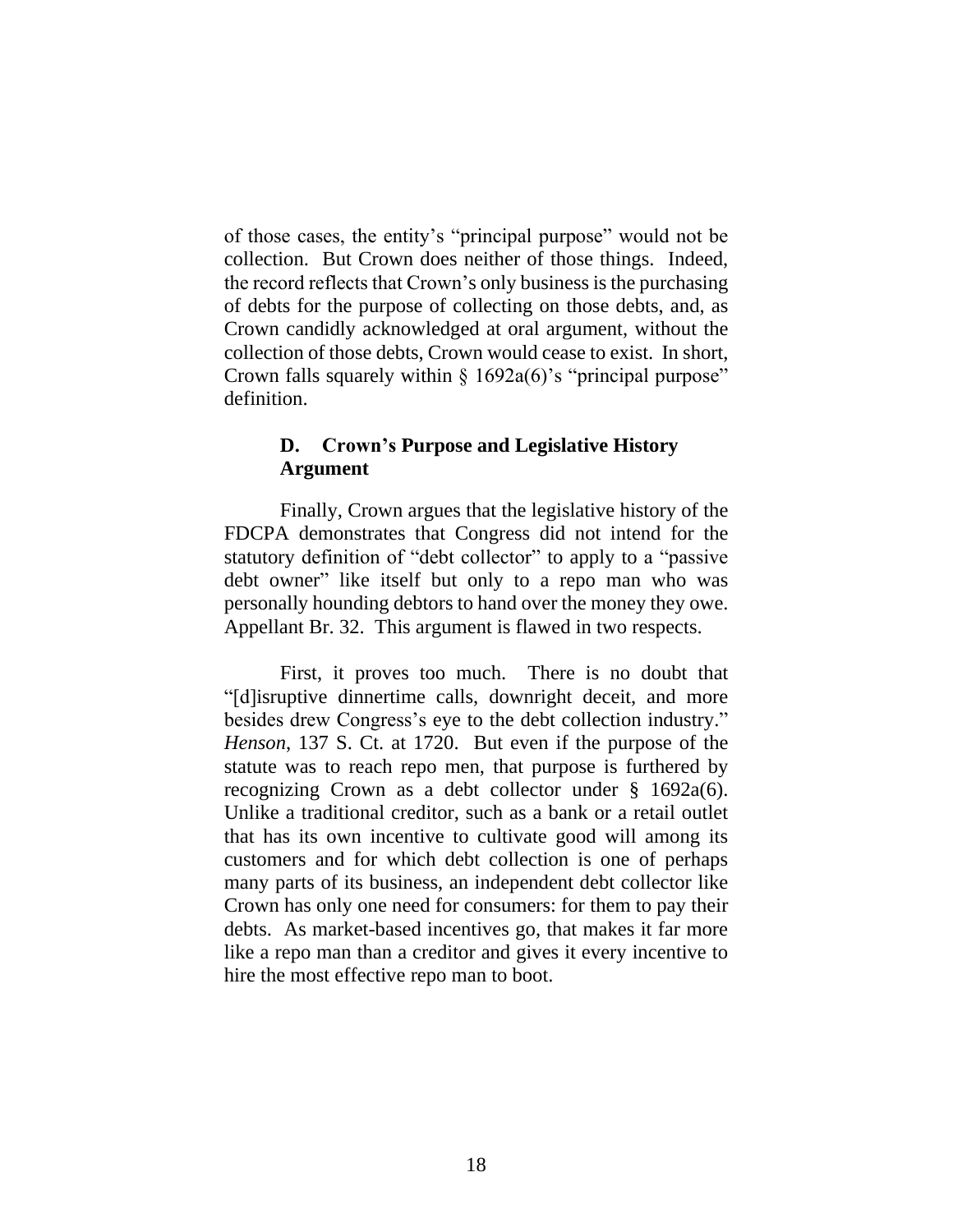Second, while the Supreme Court acknowledged in *Henson* that "[e]veryone agrees that the term embraces the repo man," *id.*, the language on which Congress settled sweeps more broadly to include "*any* business the principal purpose of which is the collection of any debts," 15 U.S.C.  $\S$  1692a(6) (emphasis added), without regard to whether that entity delegates its collecting activities. The statute is clear, and Crown's argument fails for this reason as well: "[R]ecourse to legislative history or underlying legislative intent is unnecessary when a statute's text is clear and does not lead to an absurd result." *In re Phila. Newspapers, LLC*, 599 F.3d 298, 317 (3d Cir. 2010) (quoting *Hay Grp., Inc. v. E.B.S. Acquisition Corp.*, 360 F.3d 404, 406 (3d Cir. 2004)).

### **E. Issues for Remand**

Of course, our holding that Crown is a debt collector does not answer the ultimate question of liability, which turns here on principles of vicarious liability. As the District Court recognized, "when Congress creates a tort action, it legislates against a legal background of ordinary tort-related vicarious liability rules," *Barbato*, 2017 WL 1193731, at \*12 (quoting *Meyer v. Holley*, 537 U.S. 280, 285 (2003)), and we have relied on traditional agency principles in holding parties vicariously liable under the FDCPA, *see Pollice*, 225 F.3d at 404–05, as have other Courts of Appeals in the context of analogous remedial statutes, *see, e.g.*, *Jones v. Federated Fin. Reserve Corp.*, 144 F.3d 961, 965 (6th Cir. 1998) (applying agency principles to determine vicarious liability under the Fair Credit Reporting Act).

As Crown's ultimate liability for the acts of Turning Point was not the question certified in this interlocutory appeal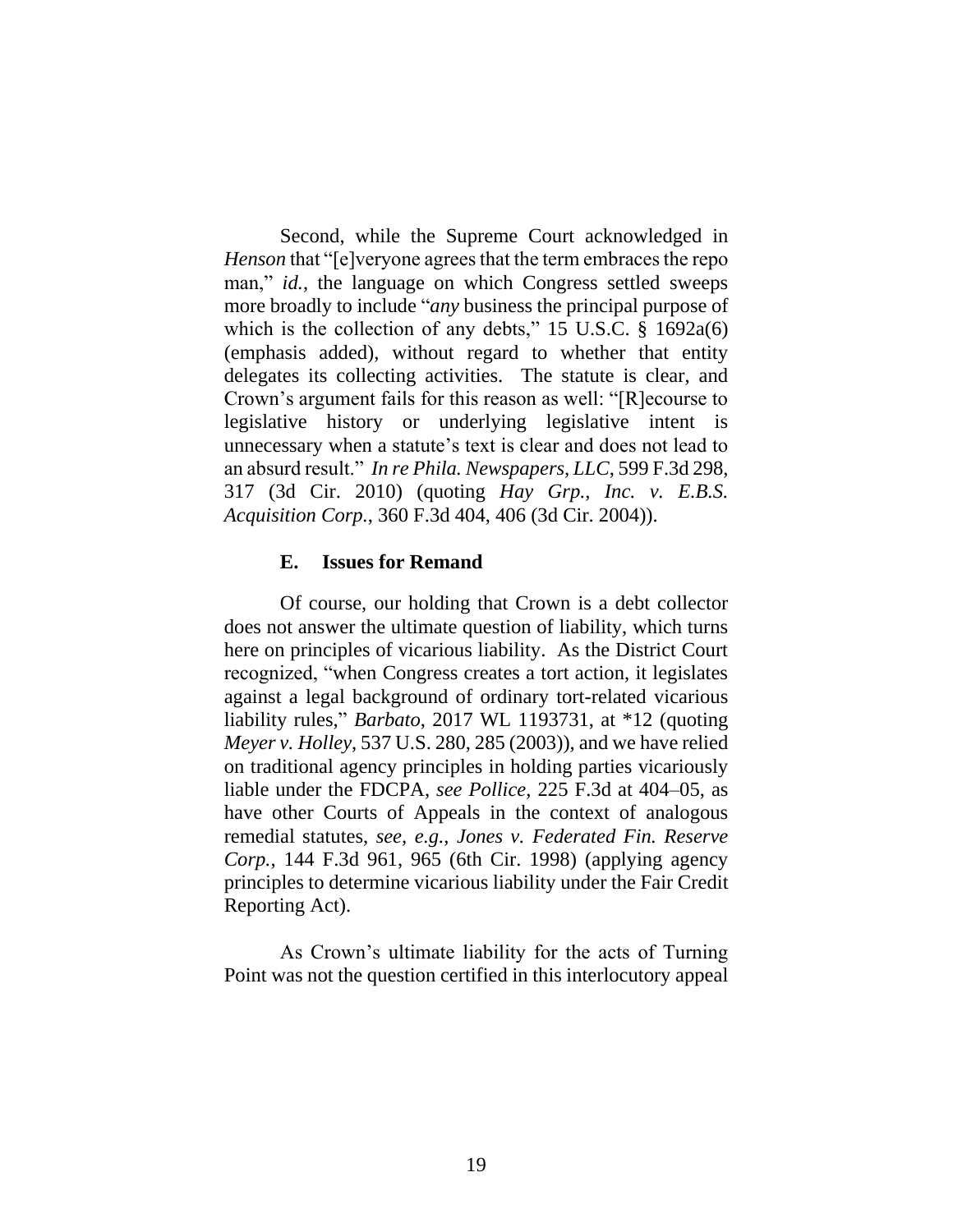nor the focus of the parties' briefing, we will leave that issue for the District Court's consideration in the first instance. By way of guidance on remand, however, we offer two brief observations. First, to the extent Crown argues that the District Court was obligated to find that Crown exerted actual control over Turning Point in order to be held vicariously liable, Crown misunderstands the tenets of agency law and our precedent. *See Meyer*, 537 U.S. at 285–86 (explaining that the principal-agent relationship requires that the principal either control "*or [have] the right to direct or control*" the agent) (emphasis added); *see also Janetos v. Fulton Friedman & Gullace, LLP*, 825 F.3d 317, 326 (7th Cir. 2016) (interpreting *Pollice* to mean that vicarious liability need not be based "on a showing of actual control over the specific activity alleged to violate the [FDCPA]").

Second, in inviting further development of the record on Turning Point's own status as a "debt collector," the District Court assumed that Crown could not be held vicariously liable for the acts of an agent under the FDCPA unless the agent qualified as a "debt collector" in its own right. *Barbato*, 2017 WL 1193731, at \*13. But our case law imposes no such requirement; to the contrary, we have focused on whether the *principal* qualifies as a debt collector because "an entity which itself meets the definition of 'debt collector' may be held vicariously liable for unlawful collection activities carried out by another on its behalf." *Pollice*, 225 F.3d at 404. And as we explained in *Pollice*, and we reinforce today, this is "a fair result because an entity that is itself a 'debt collector'—and hence subject to the FDCPA—should bear the burden of monitoring the activities of those it enlists to collect debts on its behalf." *Id.* at 405.